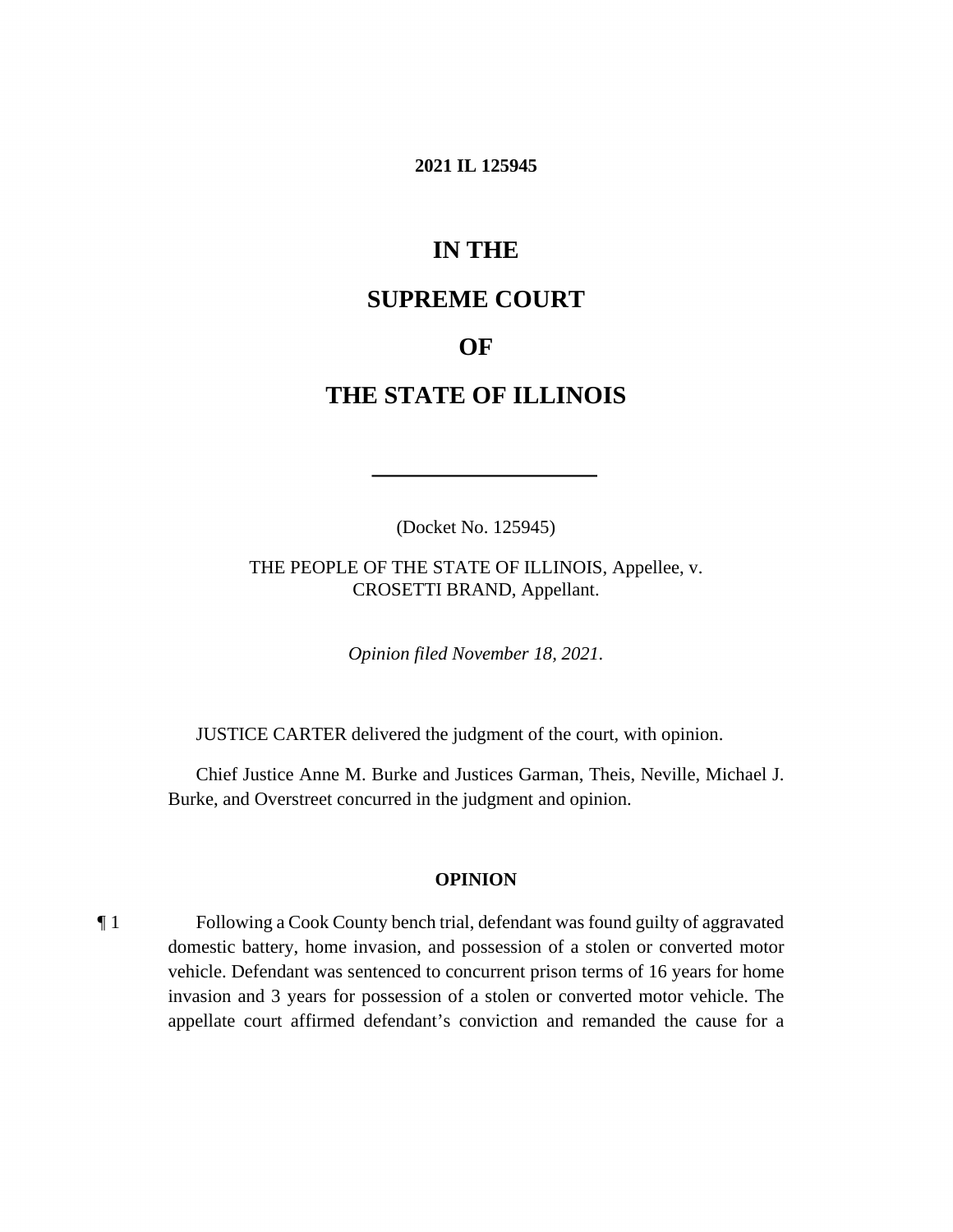preliminary hearing under *People v. Krankel*, 102 Ill. 2d 181 (1984). 2020 IL App (1st) 171728.

- ¶ 2 On appeal before this court, defendant raises two issues: (1) whether the trial court erred by admitting evidence regarding the contents of messages allegedly sent by defendant to the victim via Facebook Messenger and (2) whether the State failed to prove him guilty beyond a reasonable doubt of possession of a stolen or converted motor vehicle.
- ¶ 3 We affirm the appellate court's judgment.

## ¶ 4 I. BACKGROUND

- ¶ 5 Defendant, Crosetti Brand, was charged with two counts of home invasion (720 ILCS 5/19-6(a)(3) (West 2014)), one count of aggravated domestic battery (*id.*  § 12-3.3(a-5)), and one count of possession of a stolen or converted motor vehicle  $(625$  ILCS  $5/4$ -103 $(a)(1)$  (West 2014)). The charges stemmed from an incident that occurred on November 3, 2015, when defendant allegedly forced his way into the apartment of his former girlfriend, Anita Shannon, attacked Shannon and threatened her 15-year-old son, M.B., and fled in Shannon's Kia Sedona.
- ¶ 6 The case proceeded to a bench trial on January 31, 2017. At trial, Shannon testified that defendant was her ex-boyfriend and that they dated for about two years, until she ended the relationship on October 30, 2015. On November 3, 2015, four days after she ended the relationship, defendant went to her place of employment to speak with her. Shannon told defendant that she did not want to talk to him anymore.

¶ 7 Later that evening, at about 7:15 p.m., Shannon was in her apartment preparing dinner for her four children when defendant knocked on the door. She opened the door about six inches and told defendant that she no longer wanted to be with him. Defendant told her that she needed "to come [*sic*] with a better answer than that." Shannon closed the door.

¶ 8 Defendant knocked on the door again. Shannon reopened the door just enough to "peek out" and told defendant that, if he did not leave her alone, she would call the police. Defendant then pushed the door open, entered the apartment, locked the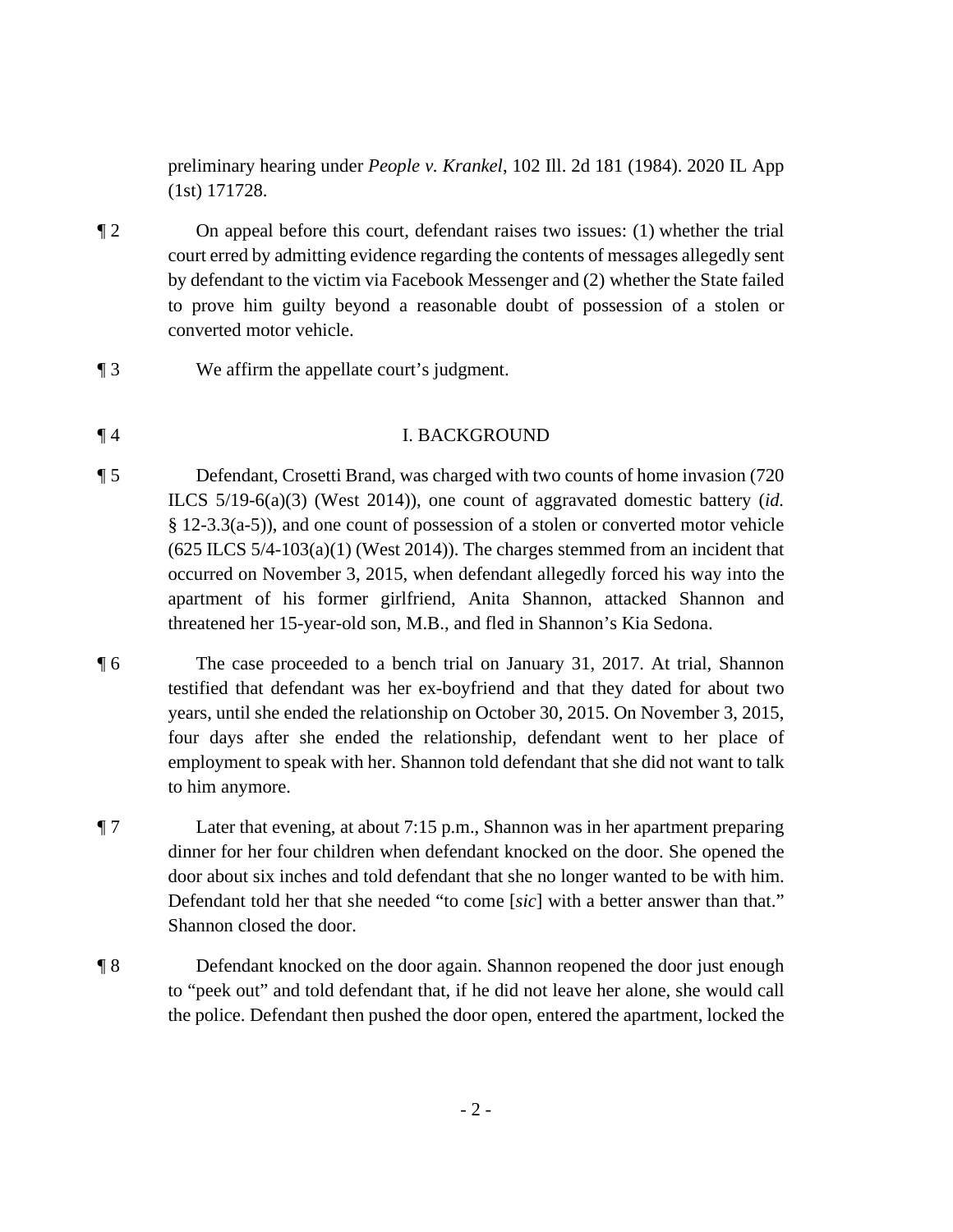door behind him, and put a gun to Shannon's chin. Defendant grabbed Shannon by the shirt collar, pushed her up against the wall next to the bathroom door, and began choking her.

- ¶ 9 Shannon's 15-year-old son, M.B., stepped forward and asked defendant what he was doing. Defendant told M.B. to "get back" and pointed the gun at him. Defendant eventually dragged Shannon into M.B.'s room, banged her head against a dresser, threw her to the ground, and then ran into Shannon's bedroom. After defendant ran into Shannon's bedroom, she heard keys jiggling. Defendant exited the bedroom and fled the apartment. Shannon got up and locked the door behind him. She looked out the window and saw that her car, a 2014 Kia Sedona, was gone. She then called 911.
- "Masetti Meech" on Facebook Messenger. Shannon explained that "Masetti ¶ 10 On November 8, 2015, Shannon received a message from a person named Meech" was a name that defendant used when he communicated with her on Facebook Messenger while they were dating. Accordingly, Shannon believed that when communicating via Facebook Messenger with Masetti Meech on November 8, 2015, she was actually communicating with defendant.
- ¶ 11 In the November 8 message, Masetti Meech told Shannon the location on 64th Street where she could recover her 2014 Kia Sedona. Shannon subsequently went to that location and retrieved her vehicle using a spare key. The State did not introduce a copy of the November 8 Facebook Messenger message into evidence because Shannon had deleted it once her "mailbox [got] full."
- ¶ 12 On November 21, 2015, Shannon received another message from Masetti Meech via Facebook Messenger, a photograph of which was admitted into evidence. Shannon read the contents of the message into evidence:

 going to see 16. I see him at school." "This is just the beginning. Only if you know what's lined up for your people as well. 79, 37, 71st, 39, 42, workplace, 79 is today. I'm coming in from back way. See your brother and OG. Bullets don't have name on them. I will see you soon. I love the waiting game. I parked up and watch and wait. Your son not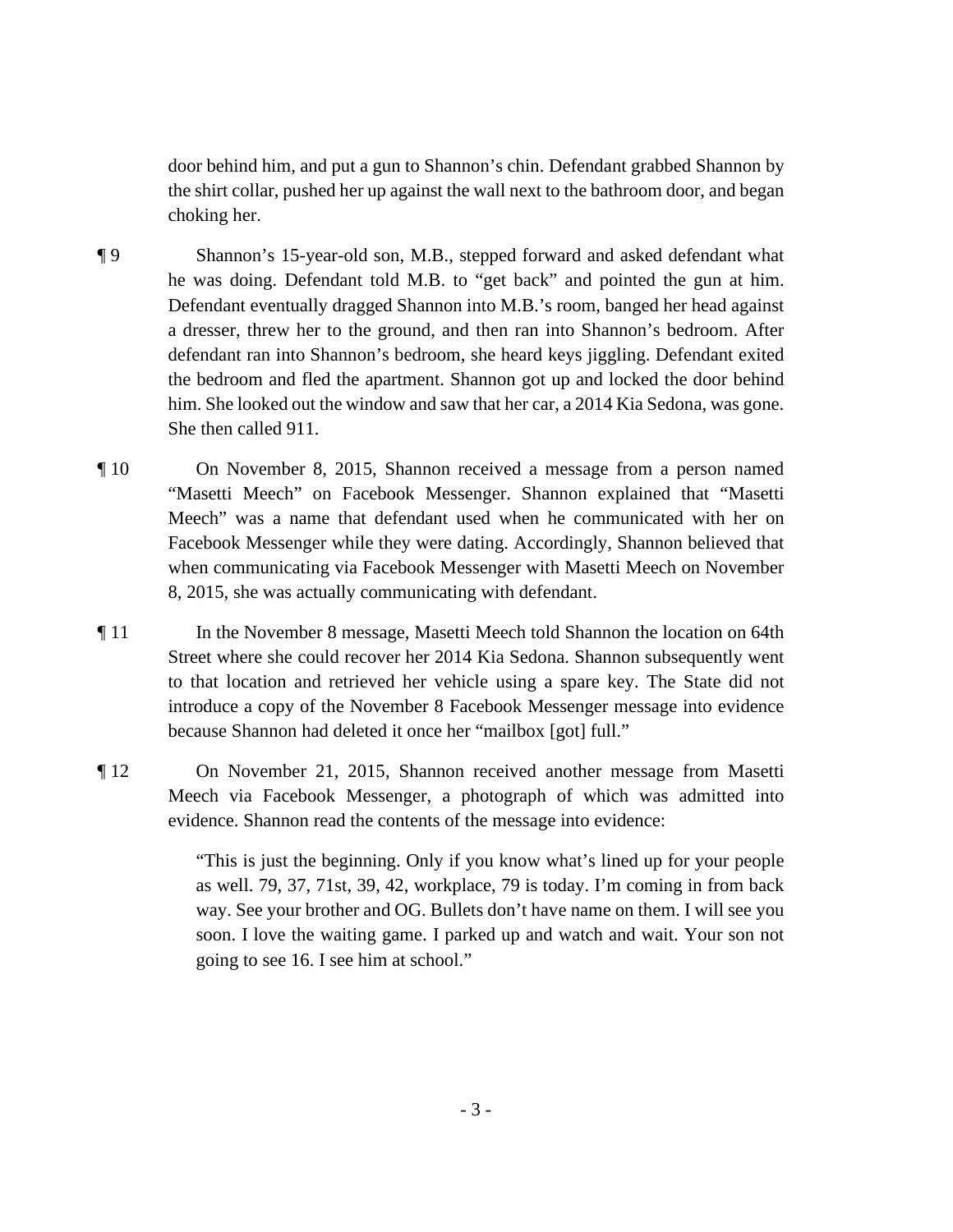Shannon testified that the numbers listed in the November 21 message referred to addresses where she and her relatives either lived or worked.

- ¶ 13 Defense counsel objected to Shannon's testimony about both Facebook Messenger messages, arguing that they were irrelevant and lacked foundation. The court overruled the objections, stating that "[Shannon] knows the defendant by the nickname of Masetti Meech, whatever it is, a nickname or otherwise. She got a text from him on that day on Facebook or whatever, and that's what he supposedly sent her." A photograph of the November 21 message was admitted into evidence, again over the objection of defense counsel.
- ¶ 14 Shannon further testified that, on November 24, 2015, she and her brother saw defendant walking on 39th Street near her brother's building. Shannon called 911, and her brother flagged down a police officer.
- ¶ 15 Later, on November 24, 2015, Shannon went to the police station and spoke with a detective, who showed her a bag containing the car keys that defendant took from her bedroom. The keys were found when the police searched defendant while taking him into custody. A photograph of the bag's contents was admitted into evidence over defense counsel's objection.
- ¶ 16 M.B. testified that he lives with his mother, Shannon, and his three brothers and sisters. At about 7:15 p.m. on November 3, 2015, M.B. was in his bedroom when he heard a door slam and then saw defendant choking his mother in the hallway outside of his room. M.B. walked toward defendant, who then pointed a gun at M.B. and said, "Is this what you want?"
- went into her bedroom and retrieved her car keys. Defendant then left the ¶ 17 According to M.B., defendant put the gun underneath his mother's chin and dragged her into M.B.'s bedroom. Defendant shoved his mother to the floor and apartment. M.B. called 911 and handed the phone to his mother to speak to the operator. M.B. looked out the window and saw that his mother's car was gone.
- ¶ 18 On cross-examination, M.B. testified that he was at home when the police arrived in response to the 911 call but that he did not speak with the officers that evening. M.B. spoke with the officers a week later, on November 10, and told them what he saw.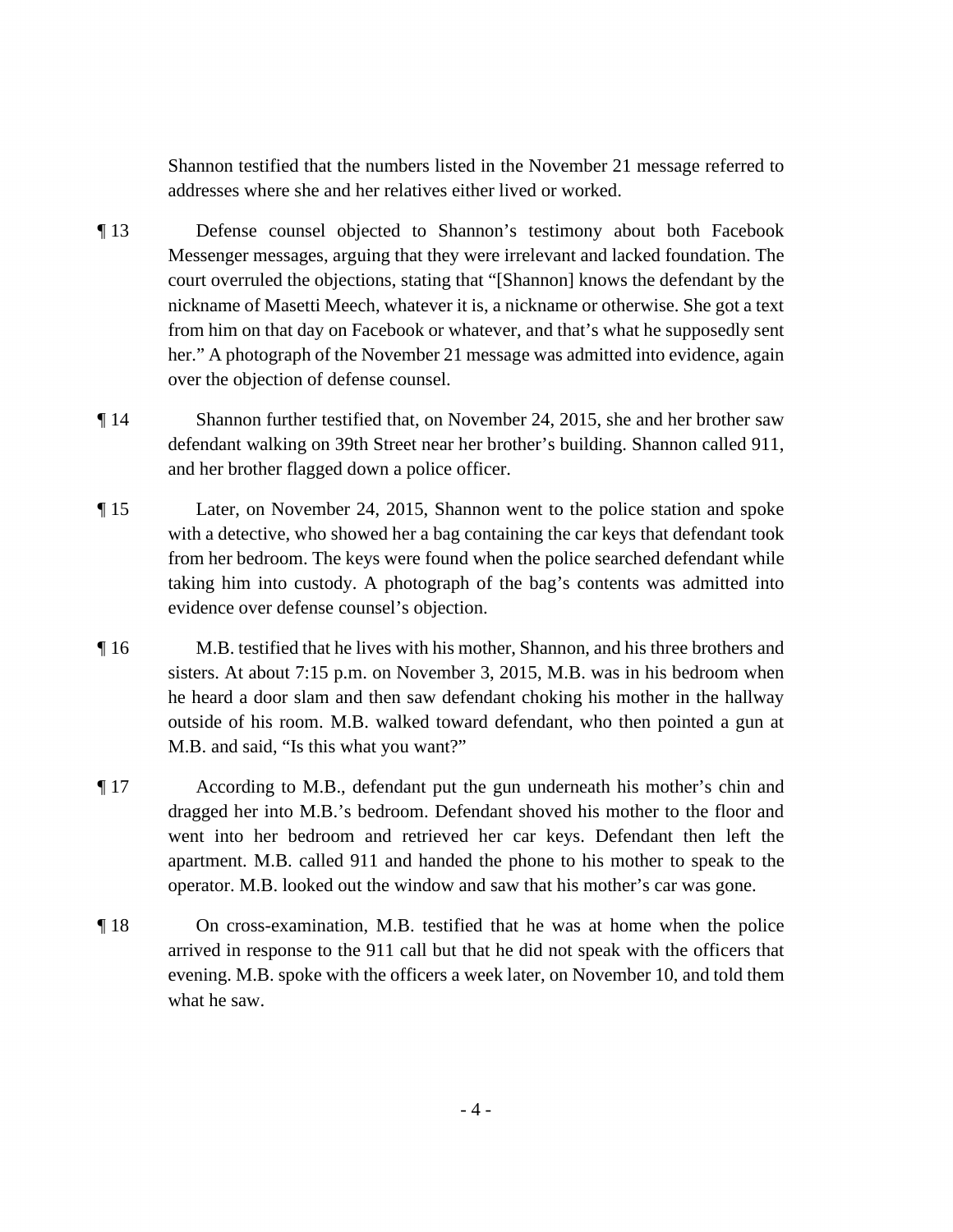- property was taken from him and placed in a personal property bag. Officer Austin ¶ 19 Officer Steve Austin testified that he arrested defendant at about 3:30 p.m. on November 24, 2015. A custodial search was performed on defendant, and personal identified three photographs of a personal property bag as depicting the bag that contained the items recovered from defendant during his custodial search. Officer Austin did not state what the items were.
- during the search. On redirect examination, Officer Austin stated that a custodial ¶ 20 On cross-examination, Officer Austin admitted that he did not perform the custodial search of defendant and he did not remember whether he was present search is performed during "all arrests." On recross-examination, Officer Austin stated that he did not know who performed the custodial search.
- Shannon told him that, when defendant entered her apartment, he pulled out a silver ¶ 21 Defendant did not call any witnesses. The parties stipulated that Officer Donald Smith, who responded to the 911 call on November 3, 2015, would have testified that he created a case incident report based on what Shannon told him that night. object that she believed to be a gun and hit her in the head with it. She witnessed defendant subsequently get into her car and drive away. The report does not mention any statement by Shannon that defendant pushed her head into a drawer or pointed his gun at her son, M.B.
- doubt that defendant was armed at the time, as required for a conviction under  victim within the apartment, regardless of whether a firearm was involved. See *id.*  ¶ 22 The trial court convicted defendant on all counts. In finding defendant guilty of home invasion, the court ruled that the State did not prove beyond a reasonable section 19-6(a)(3) of the home invasion statute (720 ILCS  $5/19-6(a)(3)$  (West 2014)). Instead, the court found that the State proved defendant's guilt under section 19-6(a)(2), which only required that defendant intentionally injured the  $§$  19-6(a)(2).
- ¶ 23 Defendant filed a posttrial motion for a new trial. Prior to the hearing on his motion for a new trial, defendant informed the court that he wanted to file a *pro se*  motion alleging that his counsel was ineffective. The court informed defendant that "you can file whatever you'd like to file and I will set it for a *Krankel* [(102 Ill. 2d 181)] hearing," but no *Krankel* hearing was ever held.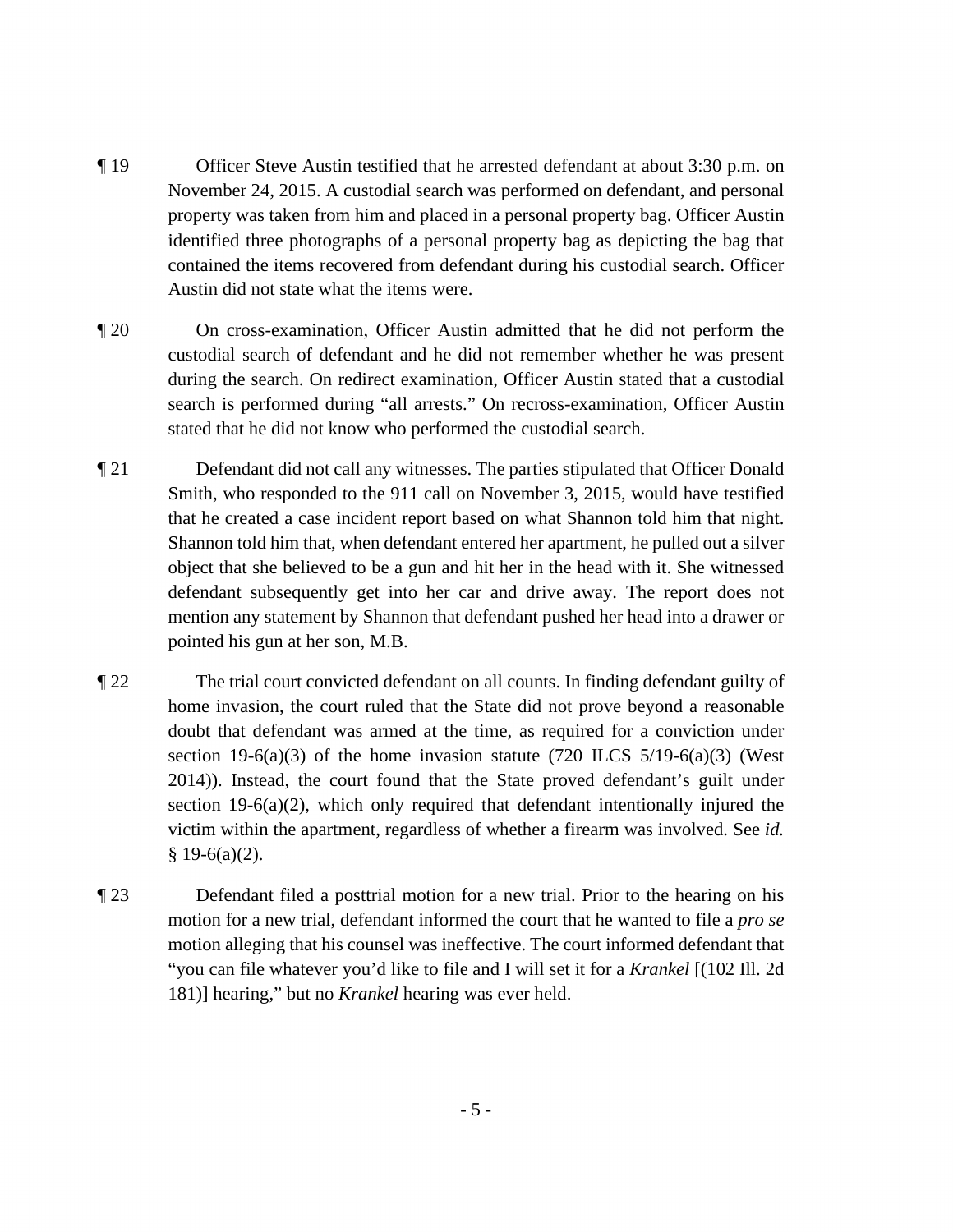- ¶ 24 The trial court denied defendant's motion for a new trial and sentenced him to 16 years of imprisonment for home invasion (merged with aggravated domestic battery) to be served concurrently with 3 years of imprisonment for possession of a stolen or converted motor vehicle. However, the sentencing order incorrectly stated that defendant was convicted of home invasion under section 19-6(a)(3).
- ¶ 25 The court also entered an order of protection on behalf of the victim against defendant, set to expire two years after defendant's release from prison. Defendant appealed.
- evidence regarding the contents of two messages that he allegedly sent to the victim from defendant and inventoried by the police, when the State failed to present a *Krankel*, 102 Ill. 2d 181, regarding his posttrial allegations of ineffective assistance corrected to accurately reflect that he was convicted of home invasion under section ¶ 26 On appeal, defendant contended that (1) the trial court erred by admitting via Facebook Messenger, (2) the State failed to prove him guilty beyond a reasonable doubt of possession of a stolen or converted motor vehicle, (3) the trial court erred by admitting photographs of the victim's car keys allegedly recovered sufficient chain of custody, (4) the court erred by failing to conduct an inquiry under of counsel, (5) the court erroneously considered improper factors during sentencing, (6) the order of protection should be vacated because it was entered in contravention of the statutory requirements, and (7) the mittimus should be 19-6(a)(2) of the Criminal Code of 2012 (Criminal Code) (720 ILCS 5/19-6(a)(2) (West 2014)) instead of under section 19-6(a)(3) (*id.* § 19-6(a)(3)).
- ¶ 27 The appellate court affirmed defendant's convictions and sentence. 2020 IL App (1st) 171728. The appellate court found sufficient foundation for admitting the messages the victim testified to receiving from "Masetti Meech" via Facebook Messenger. The appellate court also found that proof of intent to permanently deprive the victim of her car was not required because defendant was charged with conversion or theft. It was sufficient that the victim testified that defendant broke into her residence, committed assault, stole her car keys, and took her car. She found the car five days later based on a message she received via Facebook Messenger from an account previously used by defendant. A little more than two weeks later, a message from the same account threatened her family members, using address information only defendant would have known. Police also found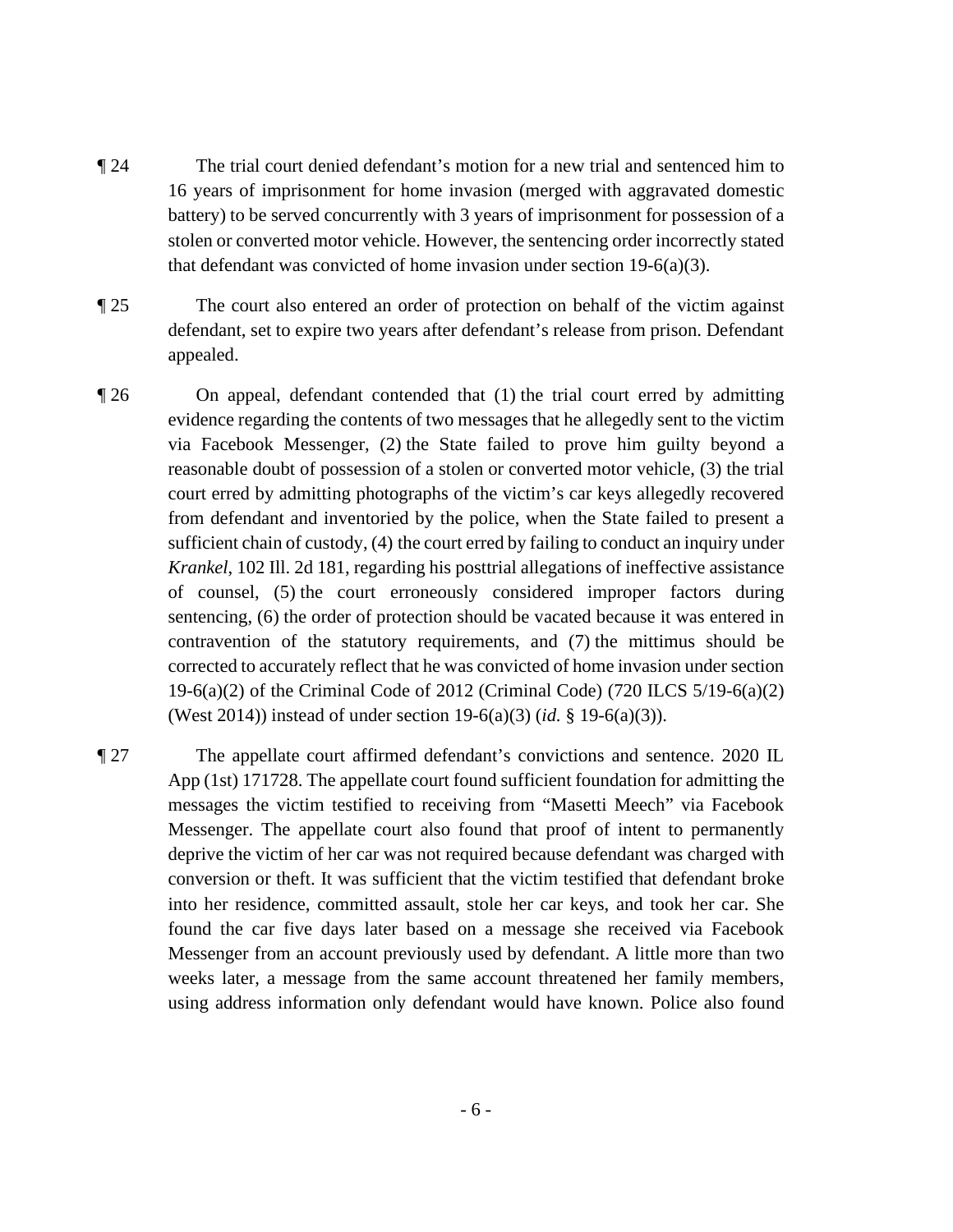defendant's ineffective assistance of trial counsel claim, the State agreed a hearing defendant in possession of the victim's car keys when he was arrested near her brother's workplace. Because the trial court failed to hold a *Krankel* hearing on was necessary, and the appellate court remanded the cause for a preliminary *Krankel* hearing. The appellate court also corrected the mittimus on agreement of the parties. 2020 IL App (1st) 171728. This court allowed defendant's petition for leave to appeal. Ill. S. Ct. R. 315 (eff. Oct. 1, 2019).

## ¶ 28 II. ANALYSIS

 failed to prove him guilty beyond a reasonable doubt of possession of a stolen or ¶ 29 Defendant raises two issues on appeal before this court: (1) whether the trial court erred by admitting evidence regarding the contents of two messages that he allegedly sent to the victim via Facebook Messenger and (2) whether the State converted motor vehicle. We examine each issue in turn.

### ¶ 30 A. Admissibility of Facebook Messages

- ¶ 31 Initially, the State argues that defendant forfeited any authentication argument concerning the Facebook Messenger messages by not objecting at trial or including the argument in a posttrial motion. Defendant contends that his general objection to the admission of the messages was sufficient to avoid forfeiture. We begin by addressing the State's argument that defendant forfeited any argument concerning the State's authentication of the messages.
- defendant fails to satisfy either requirement, he forfeits his challenge on appeal. ¶ 32 A "defendant must both specifically object at trial and raise the specific issue again in a posttrial motion to preserve any alleged error for review." *People v. Woods*, 214 Ill. 2d 455, 470 (2005); see also Ill. R. Evid. 103(a)(1) (eff. Oct. 15, 2015) (an objection must "stat[e] the specific ground of the objection"). When a *Woods*, 214 Ill. 2d at 470.

 a defendant's lack of a timely and specific objection deprives the State of the "This rule is particularly appropriate when a defendant argues that the State failed to lay the proper technical foundation for the admission of evidence, and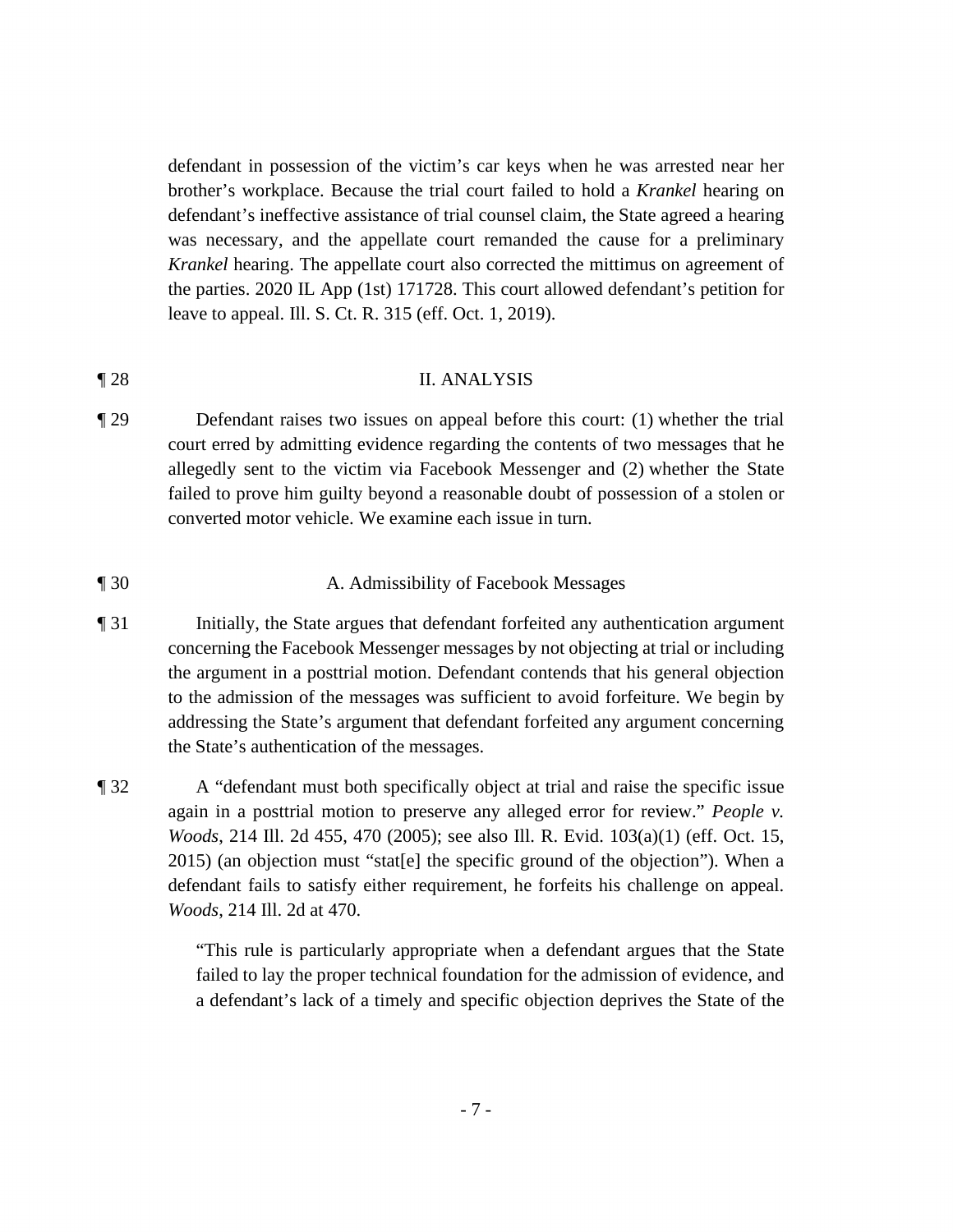opportunity to correct any deficiency in the foundational proof at the trial level." *Id.* 

¶ 33 The appellate court reviewed the State's forfeiture argument, finding as follows:

> "Review of the record indicates that there was no forfeiture here. When the State began questioning Ms. Shannon about the November 8 Facebook Message from Masetti Meech, defendant immediately voiced a general objection, which the trial court overruled. When the State subsequently began questioning Ms. Shannon about the November 21 Facebook message from Masetti Meech, defendant immediately stated that he was 'going to object to relevance' and 'foundation as well.' The trial court overruled the objection, stating, 'She got a message from Masetti Meech. She knows him by the name on her Facebook account.' Defendant subsequently argued in his posttrial motion that the court erred in admitting evidence of the November 8 and November 21 Facebook messages over his objections. The trial court denied the posttrial motion." 2020 IL App (1st) 171728, ¶ 26.

**The 34** After reviewing the record, the appellate court concluded that the trial court was that defendant previously used the name "Masetti Meech" when messaging her on (2008)." *Id.* ¶ 27. We agree with the appellate court that defendant did not forfeit made aware of defendant's claim that the Facebook messages were not properly authenticated because there was insufficient evidence that they actually came from him but that the trial court rejected that claim on the basis of Shannon's testimony Facebook Messenger. Accordingly, the appellate court held that "[w]here, as here, the trial court clearly had the opportunity to review the same essential claim that is later raised on appeal, there is no forfeiture. *People v. Heider*, 231 Ill. 2d 1, 18 his argument concerning the State's authentication of the messages.

 potential for hacking an account, gaining unauthorized access in other ways, or creating new fraudulent accounts. Defendant suggests these issues demand a higher ¶ 35 We now address defendant's argument that the November 8 and November 21 messages were not properly authenticated. Defendant argues that the lower courts ignored the unique authentication problems social media posts present due to the standard for laying a foundation for digital messages requiring proof that defendant (1) actually controlled the account used and (2) actually sent the message. The State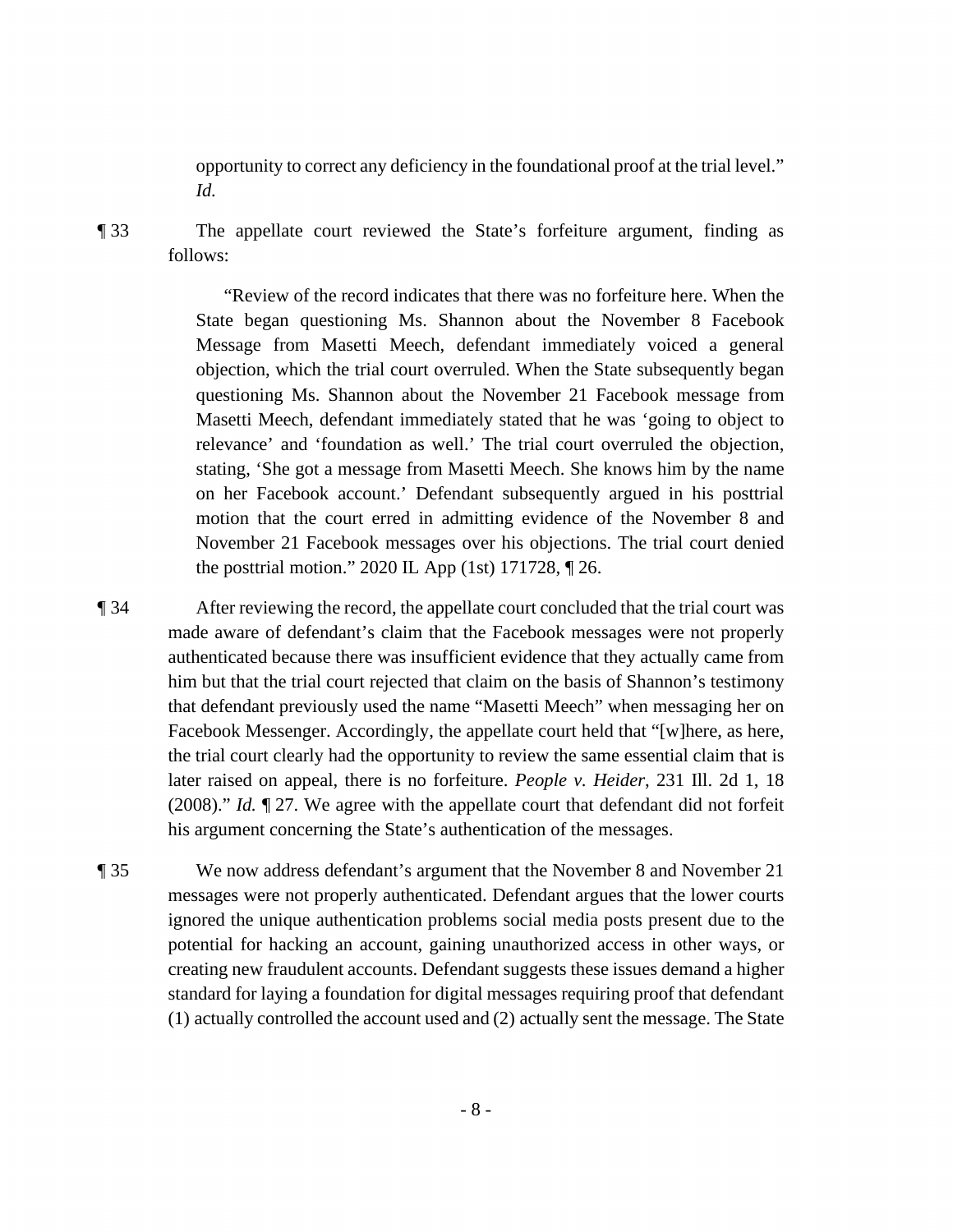counters that messages sent via Facebook Messenger are subject to the same authentication requirements as any other documentary evidence.

- ¶ 36 The admissibility of evidence is within the sound discretion of the trial court and will not be disturbed absent an abuse of discretion. *People v. Taylor*, 2011 IL 110067, ¶ 27. An abuse of discretion occurs when the trial court's decision is arbitrary, fanciful, or unreasonable or when no reasonable person would agree with the trial court's position. *People v. Becker*, 239 Ill. 2d 215, 234 (2010). The Illinois Rules of Evidence govern the admissibility of evidence in proceedings in the courts of Illinois, with limited exceptions not applicable here. See Ill. R. Evid. 101 (eff. Jan. 6, 2015); see also Ill. R. Evid. 402 (eff. Jan. 1, 2011) (relevant evidence is generally admissible). The Illinois Rules of Evidence provide that authentication as a "condition precedent" to the admissibility of evidence is satisfied "by evidence sufficient to support a finding that the matter in question is what its proponent claims." Ill. R. Evid. 901(a) (eff. Jan. 1, 2011).
- identification conforming with the requirements of [Rule 901]." Ill. R. Evid. 901(b) ¶ 37 Illinois Rule of Evidence 901(b) provides "examples of authentication or (eff. Jan. 1, 2011). At the time of defendant's bench trial in January 2017, example (4) of Rule 901(b) stated:

 internal patterns, or other distinctive characteristics taken in conjunction with "Distinctive Characteristics and the Like. Appearance, contents, substance, circumstances." Ill. R. Evid. 901(b)(4) (eff. Jan. 1, 2011).

¶ 38 This court amended example (4) of Rule 904(b), effective September 17, 2019, adding "including those that apply to the source of an electronic communication" after the phrase "or other distinctive characteristics." Gino L. DiVito opined in his author's commentary on the 2019 amendment to Rule 901(b) and its subdivisions:

> "Until that revision, no evidence rule had specifically addressed authentication of electronic communications such as text messages, emails, and social media sites. Before the amendment, Rule 901(b)(4), which provides circumstantial evidence of authenticity based on 'distinctive characteristics,' was nevertheless the go-to rule for a trial court's determination of an electronic communication's authenticity. But the supreme court's amendment now makes it clear that such communications are subject to the rule. The court recognizes the impact of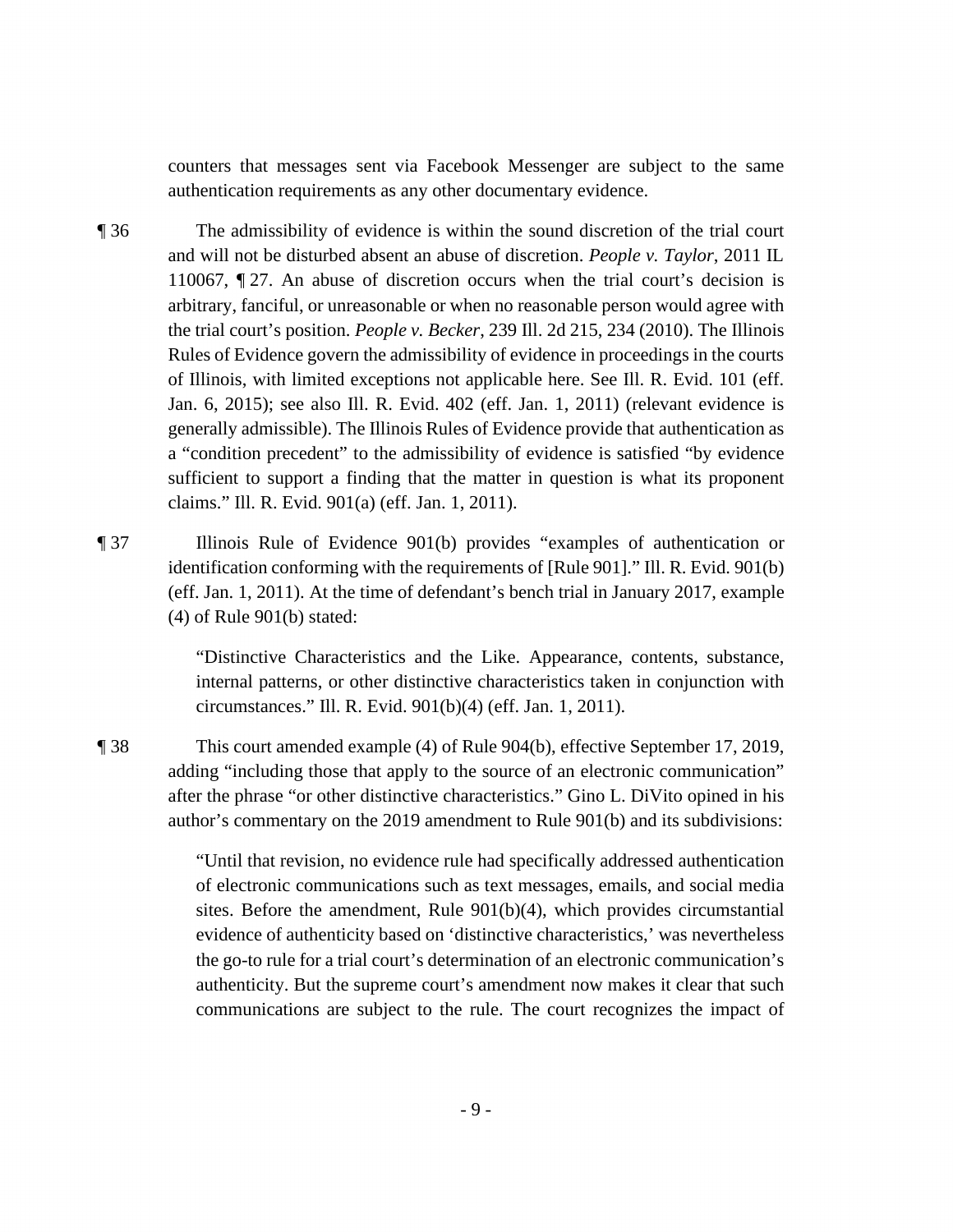rapidly evolving technology on the admissibility of evidence and the need for the rules to keep pace. The amendment makes explicit what previously was implicit." Gino L. DiVito, *The Illinois Rules of Evidence: A Color-Coded Guide*  292 (2021), [https://www.tdrlawfirm.com/assets/downloads/Illinois\\_Rules\\_of](https://www.tdrlawfirm.com/assets/downloads/Illinois_Rules_of)\_ Evidence\_Color-Coded\_Guide.pdf [\[https://perma.cc/QLS3-XEX8](https://perma.cc/QLS3-XEX8)].

 ¶ 39 Other evidentiary treatises have also acknowledged that e-mail messages, text Wigmore, Evidence § 2130, at 1338 (Supp. IV 2021) ("[A]uthentication of electronic communications such as emails, text messages, and social media posts genuineness to provide a foundation for authentication, emphasizing that electronic messages, information from social media, and websites "may be authenticated through various traditional common law methods such as the reply doctrine, distinctive characteristics, chain of custody," or another process or system that ensures "the accuracy of the message and the identity of the sender." Michael H. Graham, Handbook of Illinois Evidence § 901.9, Commentary, at 1220 (2021 ed.); see also, Graham, *supra*, § 901.4, Commentary (collecting cases); John H. and messages. For each of these categories, courts have required some evidence of communications are no more self-authenticating than other comparable documents.").

 these same principles of authentication by use of circumstantial evidence, including ¶ 40 Although the 2019 amendment to example (4) of Rule 901(b) was not available at the time of defendant's 2017 bench trial, the amendment merely clarified what was already implicit—that electronic communications are subject to the rule. Before the adoption of Rule 901 in 2011, Illinois case law had long recognized factors such as appearance, contents, and substance. See *People v. Towns*, 157 Ill. 2d 90, 104 (1993). As we have explained, reliability may be established when a witness testifies as to the distinctive characteristics of the electronic communication as a foundational basis for proving the source of the electronic communication. See, *e.g.*, *People v. Caffey*, 205 Ill. 2d 52, 95 (2001) ("Reliability may be established when the witness testifies that when he or she received telephone calls, the witness checked the caller ID and that the same number always appeared for the same caller."). Subsequent to the adoption of Rule 901, our appellate court has recognized authentication factors that support the admissibility of electronic and social media communications. See, *e.g.*, *People v. Diomedes*, 2014 IL App (2d) 121080, ¶¶ 17-19 (citing Rule 901(b)(4) in holding that authentication requirements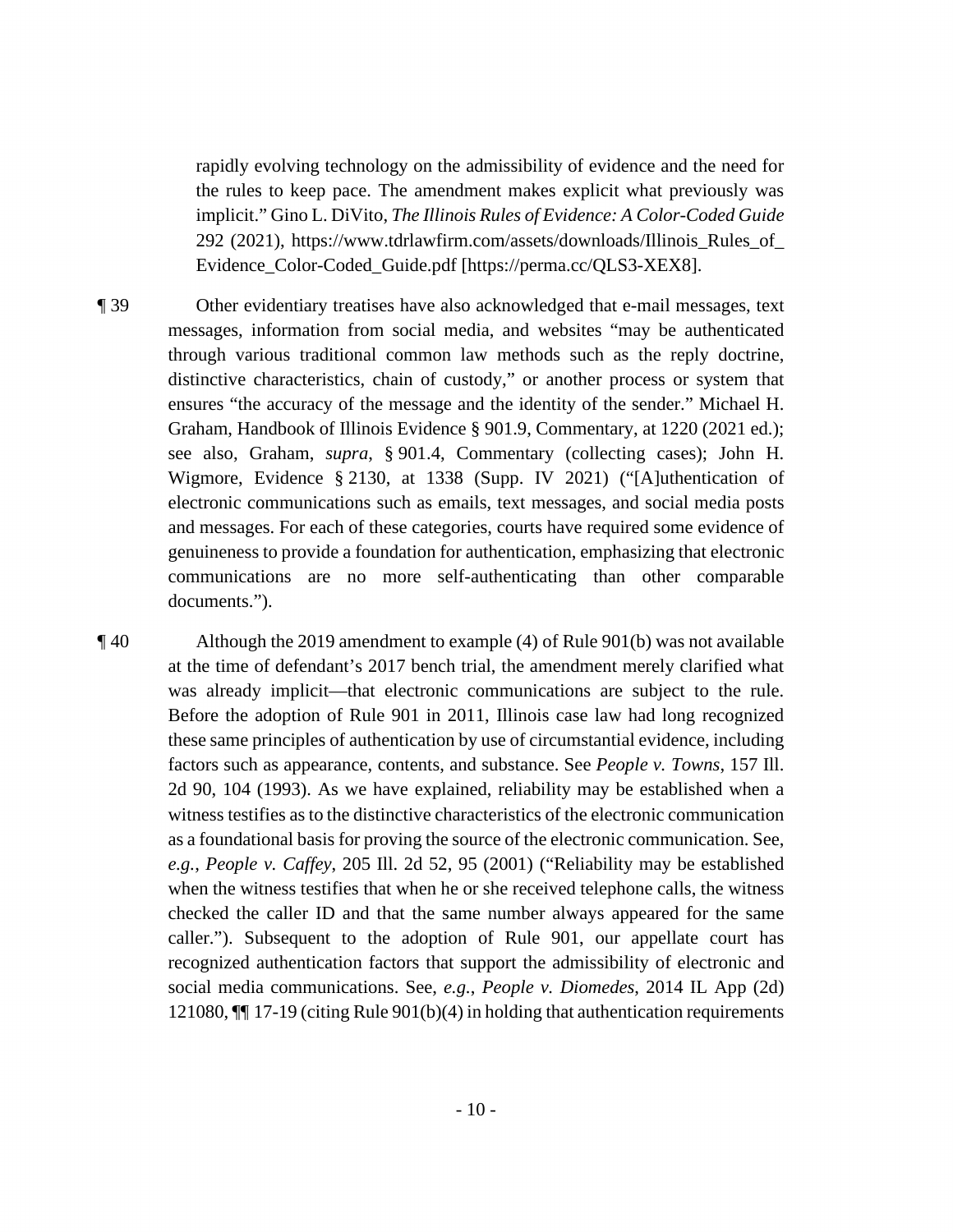for the admissibility of an e-mail message may be satisfied when the contents of the document, in conjunction with other circumstances, reflect distinctive characteristics and that there is no obligation to prove that the IP address from which the e-mail was sent was connected to the defendant); and *People v. Walker*, 2016 IL App (2d) 140566 (applying Rule 901(b)(4) to establish circumstantial evidence that the defendant arranged or was accountable for a fourth drug sale where text messages involving a phone number used by an undercover officer to receive and make calls to the defendant and buy drugs from him on three prior occasions before using only text messages for the fourth drug purchase).

- is admissible as documentary evidence. Indeed, they acknowledge that our IL App (2d) 180148, ¶¶ 55-56; *People v. Kent*, 2017 IL App (2d) 140917, ¶ 86. The ¶ 41 Here, the parties agree that evidence of a message sent via Facebook Messenger appellate court has treated social media messages as documentary evidence for admissibility purposes, despite the digital nature. See, *e.g.*, *People v. Curry*, 2020 parties simply disagree whether, under the facts of this case, the trial court abused its discretion in admitting the evidence.
- that the profile name " 'Lorenzo Luckii Santos' " was " 'associated' " with this ¶ 42 Here, the appellate court found *Kent* informative. In *Kent*, the defendant was charged with first degree murder of the victim, who was shot in the driveway of his residence. *Kent*, 2017 IL App (2d) 140917, ¶¶ 3-4. At trial, a detective testified that, the day after the murder, he searched Facebook and found a profile under the name " 'Lorenzo Luckii Santos' " that contained a photograph of a person resembling the defendant. *Id.* ¶ 57. The Santos Facebook profile contained a post reading " 'its my way or the highway.....leave em dead n his driveway.' " *Id.* The detective testified post, and he printed a screenshot of it. *Id.* The detective provided no testimony concerning when the post was created, but he testified that the post was deleted later that same day. *Id.*
- ¶ 43 The defendant in *Kent* objected to the Facebook evidence, arguing that the State failed to provide sufficient authentication. *Id.* ¶ 58. The trial court overruled the objection, finding that the Facebook post was sufficiently authenticated with the profile name, the photograph of the person resembling defendant, and the statement about leaving someone " 'dead n his driveway.' " *Id.* ¶¶ 57-58.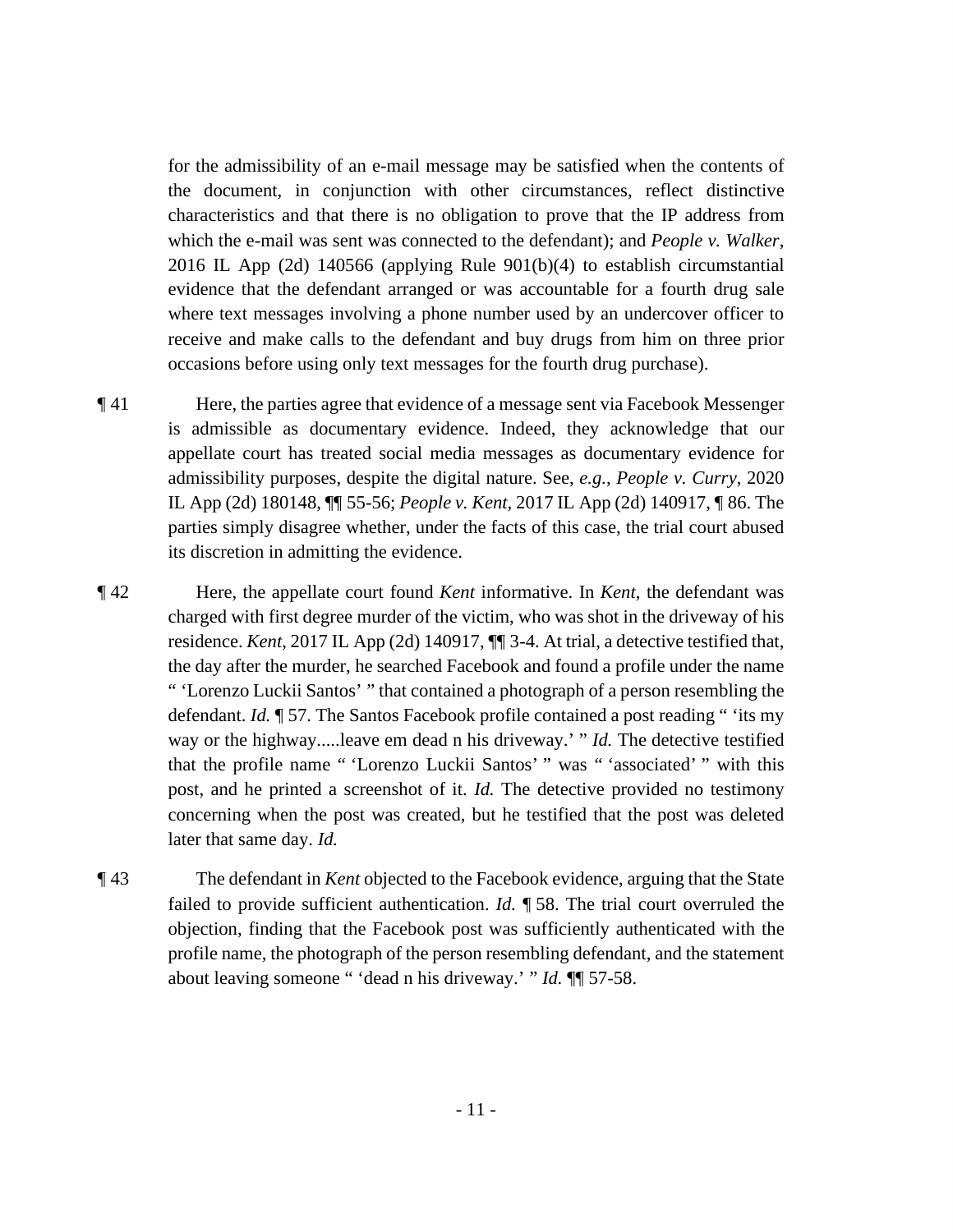matter is what the proponent claims." ' " *Id.* ¶ 105 (quoting *Smith v. State*, 2012- ¶ 44 The defendant appealed, arguing that the trial court abused its discretion in admitting the Facebook post, as it was not properly authenticated. *Id.* ¶ 66. The appellate court in *Kent* noted that " ' "[t]he authentication of social media poses unique issues regarding what is required to make a *prima facie* showing that the CT-00218-SCT (¶ 19) (Miss. 2014), quoting Nathan Petrashek, *The Fourth Amendment and the Brave New World of Online Social Networking*, 93 Marq. L. Rev. 1495, 1506 (2010)). The appellate court in *Kent* reasoned that

> to authenticating printouts from the website." *Id.* ¶ 106. "concern over authentication arises because anyone can create a fictitious account and masquerade under another person's name or can gain access to another's account by obtaining the user's username and password, and consequently, the potential for fabricating or tampering with electronically stored information on a social networking website is high and poses challenges

 Citing *Tienda v. State*, 358 S.W.3d 633 (Tex. Crim. App. 2012)), a Texas case that surveyed cases addressing the authentication of various forms of electronically stored information, the appellate court in *Kent* held that the following factors were relevant for determining whether a social media post was properly authenticated:

 a *prima facie* showing of authenticity." *Kent*, 2017 IL App (2d) 140917, ¶ 118.  $\degree$ (1) the purported sender admits authorship, (2) the purported sender is seen composing the communication, (3) business records of an Internet service provider or cell phone company show that the communication originated from the purported sender's personal computer or cell phone under circumstances in which it is reasonable to believe that only the purported sender would have had access to the computer or cell phone, (4) the communication contains information that only the purported sender could be expected to know, (5) the purported sender responds to an exchange in such a way as to indicate circumstantially that he was in fact the author of the communication, or (6) other circumstances peculiar to the particular case may suffice to establish

¶ 45 The appellate court in *Kent* noted that these examples "are intended only as a guide" and that " '[e]vidence may be authenticated in many ways, and as with any piece of evidence whose authenticity is in question, the "type and quantum" of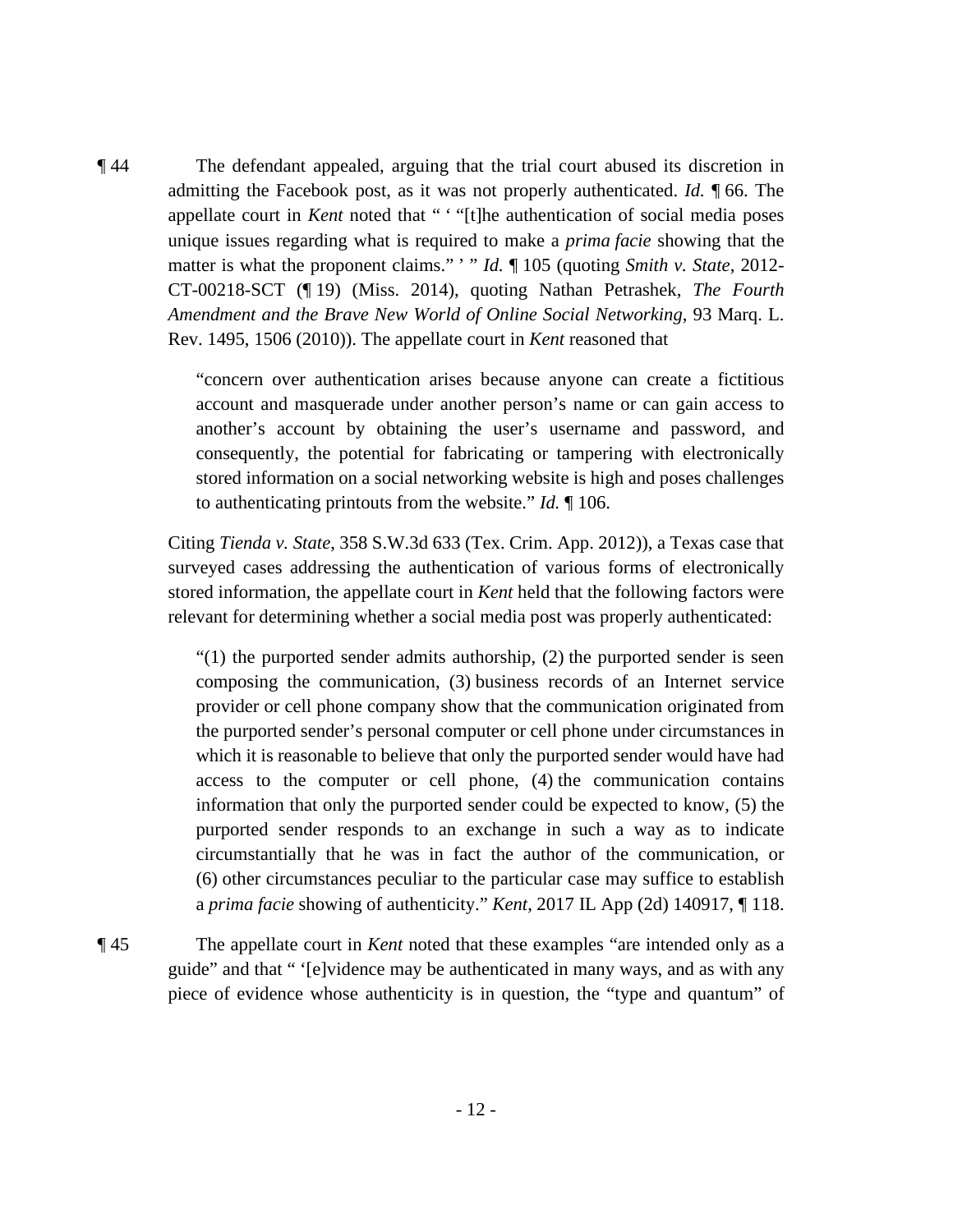evidence necessary to authenticate a web page will always depend on context.' " *Id.* ¶ 119 (quoting *United States v. Vayner*, 769 F.3d 125, 133 (2d Cir. 2014)).

 ¶ 46 In *Kent*, the appellate court noted that the State offered neither direct nor which the Facebook post originated would have an Internet protocol (IP) address circumstantial proof of authentication. *Id.* ¶ 103. The defendant did not admit making the post or creating the Facebook profile, and nobody saw him composing the post. *Id.* At the pretrial hearing, the State represented that the computer from belonging to defendant's girlfriend, but no such evidence was presented at trial. *Id.*  The State offered no evidence that any of the information in the Facebook post "was known or available only to defendant or, at the very least, to a small group of people including defendant." *Id.* ¶ 116. Also, "the State offered no evidence that defendant ever accessed Facebook or even used the Internet. At best, the photograph and the name on the Facebook profile are *about* defendant and not evidence that defendant himself had created the post or was responsible for its contents." (Emphasis in original.) *Id.* ¶ 111. Accordingly, the appellate court in *Kent* held that, without some basis from which a reasonable juror could conclude that the Facebook post was "not just any Internet post but was, in fact, created by defendant or at his direction," the trial court abused its discretion by admitting the Facebook post and the detective's testimony. *Id.* ¶ 119.

- ¶ 47 More recently, in *Curry*, 2020 IL App (2d) 180148, the appellate court charged with criminal sexual assault. *Id.* ¶ 1. Before trial, the State moved *in limine*  from defendant to the victim. *Id.* ¶ 7. The trial court found that the Facebook where they went to.' " *Id.* The message content would require victim authentication " 'pertaining to [the conversations].' " *Id.*  considered whether the trial court abused its discretion in admitting Facebook records as self-authenticating business records. The defendant in *Curry* was to admit, as self-authenticating business records, messages sent through Facebook messages were admissible to show only " 'where [the messages] came from and
- ¶ 48 At trial, the victim in *Curry* testified that the defendant was a friend of her mother and cousin and that she awoke with defendant on top of her and his penis was not supposed to be in her bedroom. *Id.* **1**8. The victim ran to her mother's was inside her vagina. She got up and ran to the bathroom and told defendant he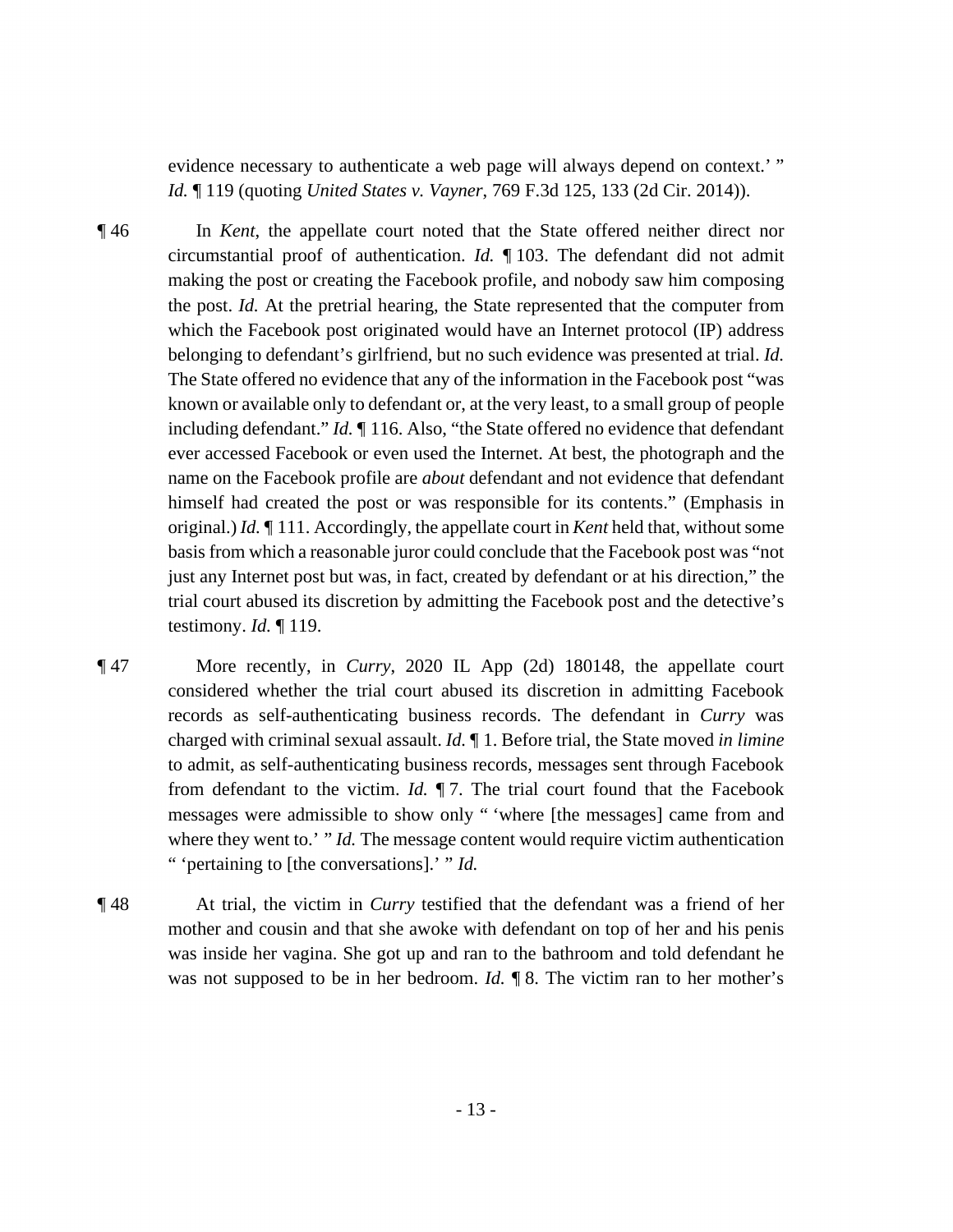room, woke her up, and told her about the incident, and the police were called. *Id.*  ¶ 9.

- four years and was a " 'Facebook friend' " with defendant for about two years. *Id.*  familiar topics. *Id.* According to the victim, she received several Facebook a complaint, adding that she would never see him again and that he would never bother her again if she would say that her report was false. The victim sent the ¶ 49 The victim in *Curry* further testified that she had a Facebook account for about ¶ 10. Before the sexual assault, the victim and the defendant had used their phone Facebook Messenger application to communicate. She was familiar with defendant's Facebook messages because they included his name and his photo. Defendant also called the victim by her nickname, and they discussed mutually messages from the defendant before the incident, and she did not respond because she was asleep. After the incident, while police were transporting the victim for a sexual-assault examination, defendant sent another message telling her not to sign defendant several messages asking why he was in her bed and had pulled down her pants. *Id.* ¶ 11.
- ¶ 50 At the hospital, the victim told a police officer that defendant was sending her messages. The officer said he would call another officer and have him take defendant's phone. After that, the victim did not receive any messages from defendant. *Id.* ¶ 12.
- messages because there was insufficient authentication. *Id.* ¶ 33. ¶ 51 The trial court in *Curry* admitted the Facebook documents obtained by police, including the messages between the defendant and the victim, finding that the victim's testimony provided the additional foundation for admission of their content. *Id.* ¶ 23. Defendant was found guilty and appealed, arguing, *inter alia*, that the trial court abused its discretion in admitting the content of the Facebook
- ¶ 52 The appellate court in *Curry* affirmed defendant's conviction. *Id.* ¶ 61. The appellate court examined *Kent*, 2017 IL App (2d) 140917, and rejected the defendant's reliance on *Kent*, finding it factually distinguishable "given the substantial and circumstantial evidence connecting the instant messages to defendant." *Curry*, 2020 IL App (2d) 180148, ¶ 55. Specifically, the appellate court recognized: "Facebook messages are akin to e-mails or text messages. An e-mail may be authenticated through circumstantial evidence. [Citation.] A text message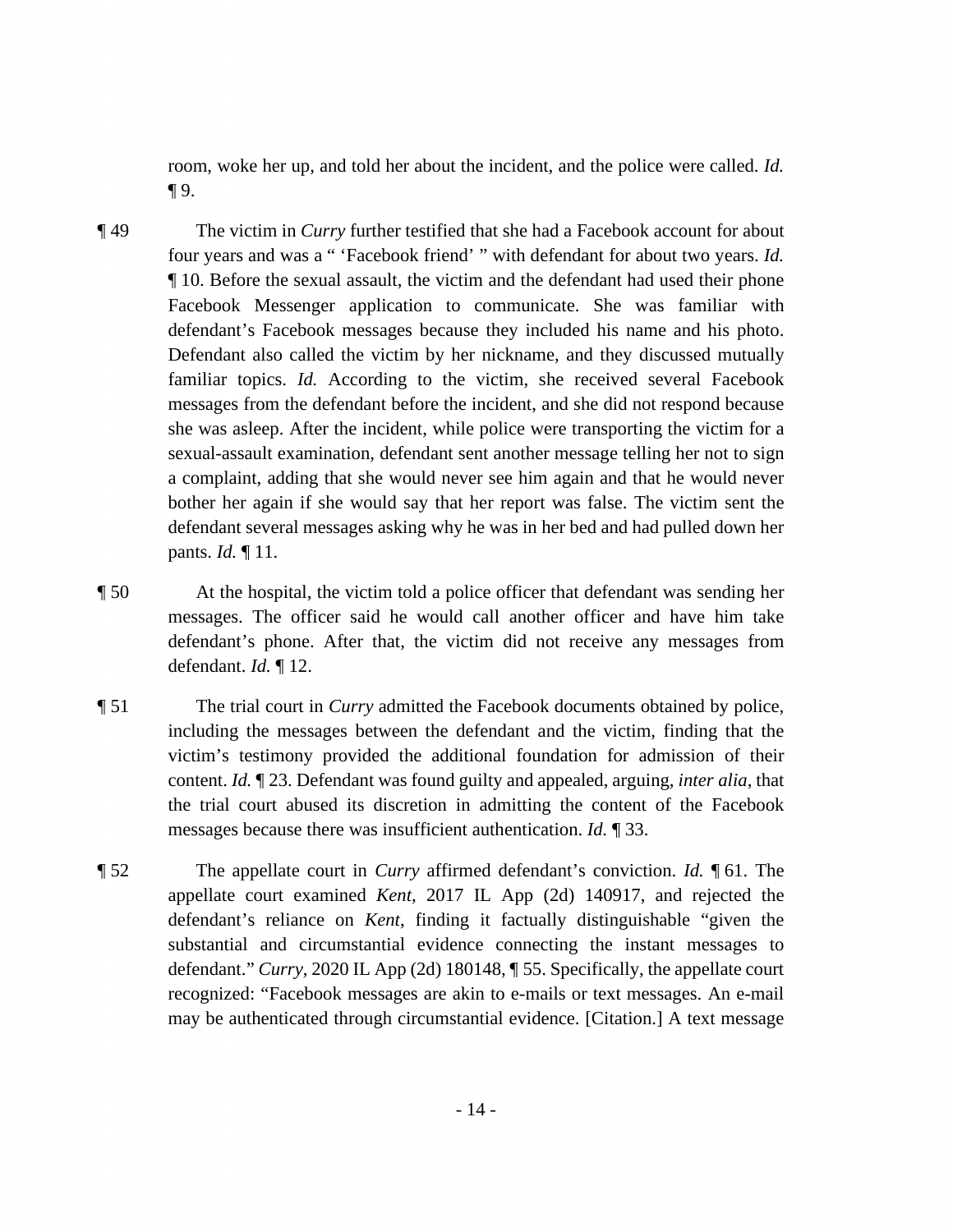suggesting that defendant authored the Facebook messages, they were properly similarly may be authenticated through circumstantial evidence. [Citations.]" *Id.*  The appellate court determined that, based on the circumstantial evidence authenticated and that the trial court did not abuse its discretion in admitting the content of the messages. *Id.* ¶¶ 57-59

 via Facebook messenger multiple times under the username "Masetti Meech." ¶ 53 We determine that the present case is more akin to *Curry*. Here, the State presented sufficient circumstantial evidence properly authenticating the November 8 and November 21 Facebook Messenger messages from "Masetti Meech." The victim, Ms. Shannon, testified that while they were dating, defendant messaged her Based on defendant's repeated use of the username "Masetti Meech" when messaging her, Shannon believed that the November 8 and November 21 messages from "Masetti Meech" actually came from defendant. The State here also provided evidence that the November 8 Facebook message contained unique information that was not widely known to persons other than defendant and the victim. Specifically, the November 8 Facebook message from "Masetti Meech" informed Shannon about the location of her car, which she subsequently retrieved from the location identified in the message. Shannon testified that defendant was the person who had taken her car five days earlier. Thus, defendant was in the unique position of knowing where he had disposed of the vehicle. We find that the trial court could reasonably conclude that defendant was the author of the November 8 Facebook Messenger message from "Masetti Meech" to Ms. Shannon, which accurately informed her of the location of her vehicle.

 November 21 message knew the age of Ms. Shannon's son, as well as the address ¶ 54 The State also provided evidence that the November 21 Facebook Messenger message contained unique information known to a small group of people, including defendant. Specifically, the November 21 message from "Masetti Meech" to Ms. Shannon contained threats to shoot "your people," including her son, who was "not going to see 16," and stated "79, 37, 71st, 39, 42, workplace, 79 is today." Shannon testified that "79" represented 79th Street where her mother lives, "37" represents 37th Street where her sister lives, "71" represents 71st Street where her other sister lives, "39" represents 39th Street where her brother lives, and "42" represents "the main office to the workplace where [she] used to work." The author of the of her place of work, and the residential addresses of her mother, brother, and two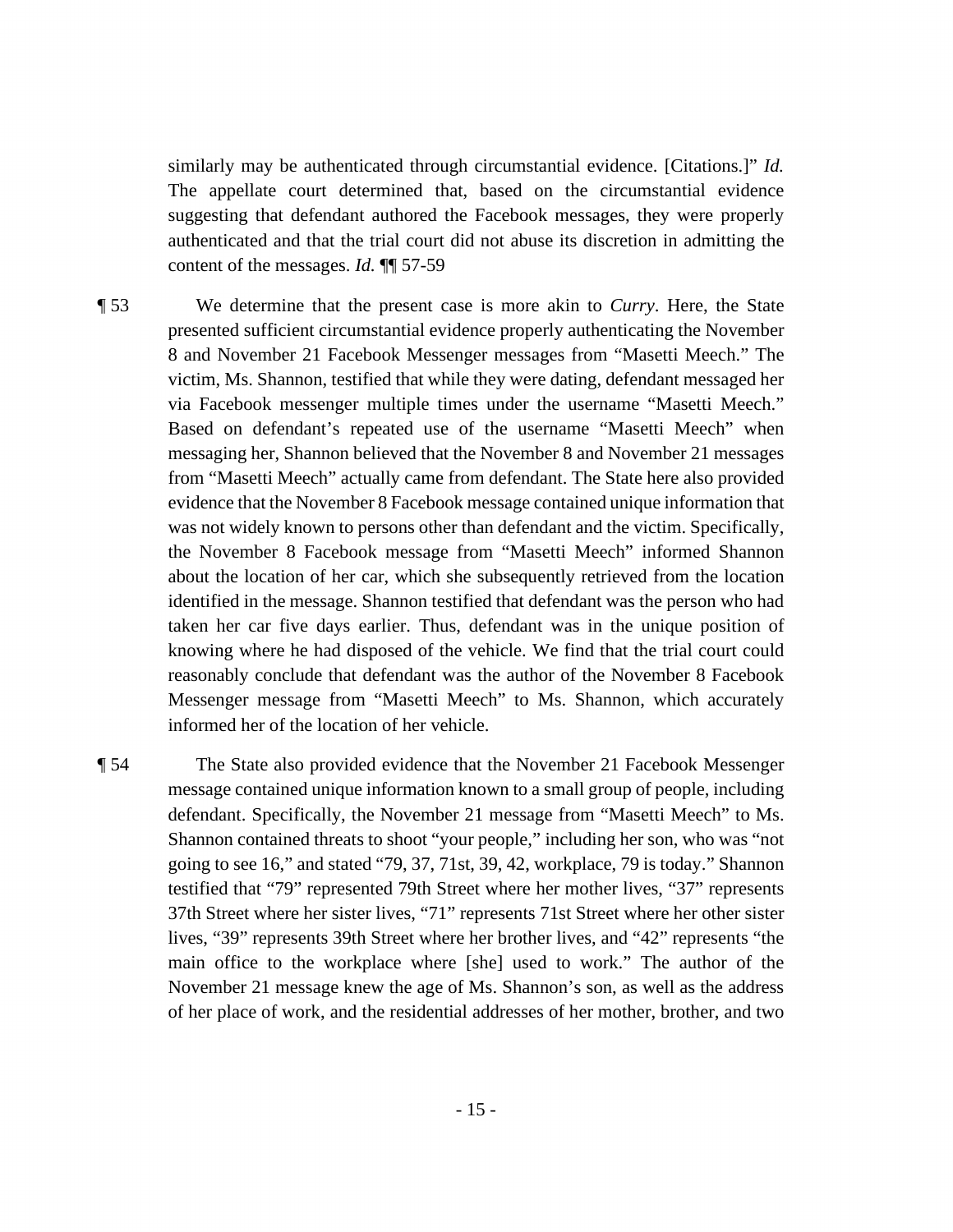November 21 Facebook Messenger message from "Masetti Meech." sisters. The totality of this information would have been known only to people close to Ms. Shannon, including defendant, who was her ex-boyfriend of two years. We find that the trial court could reasonably conclude that defendant authored the

- ¶ 55 Under these circumstances, we cannot say that the trial court abused its discretion in finding that the November 8 and November 21 Facebook Messenger messages from "Masetti Meech" to Ms. Shannon were authenticated as coming from defendant.
- ¶ 56 B. Possession of a Stolen or Converted Motor Vehicle
- ¶ 57 Defendant next contends that the State failed to prove him guilty beyond a reasonable doubt of possession of a stolen or converted motor vehicle in connection with his alleged unlawful possession of Ms. Shannon's 2014 Kia Sedona. According to defendant, the State failed to prove that he took the car with the intent to permanently deprive Ms. Shannon of its use. The State asserts that defendant's arguments ignore that the State was only required to prove that defendant knew that Shannon's car was converted when it was in his possession.
- ¶ 58 When reviewing the sufficiency of the evidence, the relevant question is whether, after viewing all the evidence in the light most favorable to the State, any rational trier of fact could have found the essential elements of the crime beyond a reasonable doubt. *People v. Davison*, 233 Ill. 2d 30, 43 (2009). Section 4-103(a)(1) of the Illinois Vehicle Code states that it is a felony for a person not entitled to the possession of a vehicle to possess it, knowing it to have been "stolen or converted." 625 ILCS 5/4-103(a)(1) (West 2014).
- 2014 Kia Sedona, (2) was not entitled to possess the vehicle, and (3) knew that the vehicle was either stolen or that it was converted. ¶ 59 Here, defendant's indictment alleged that "he, not being entitled to the possession of a motor vehicle, to wit: a 2014 Kia Sedona, property of Anita Shannon, possessed said vehicle knowing it to have been stolen or converted." Therefore, to sustain a conviction for the offense as charged, the State was required to prove beyond a reasonable doubt that defendant (1) possessed Ms. Shannon's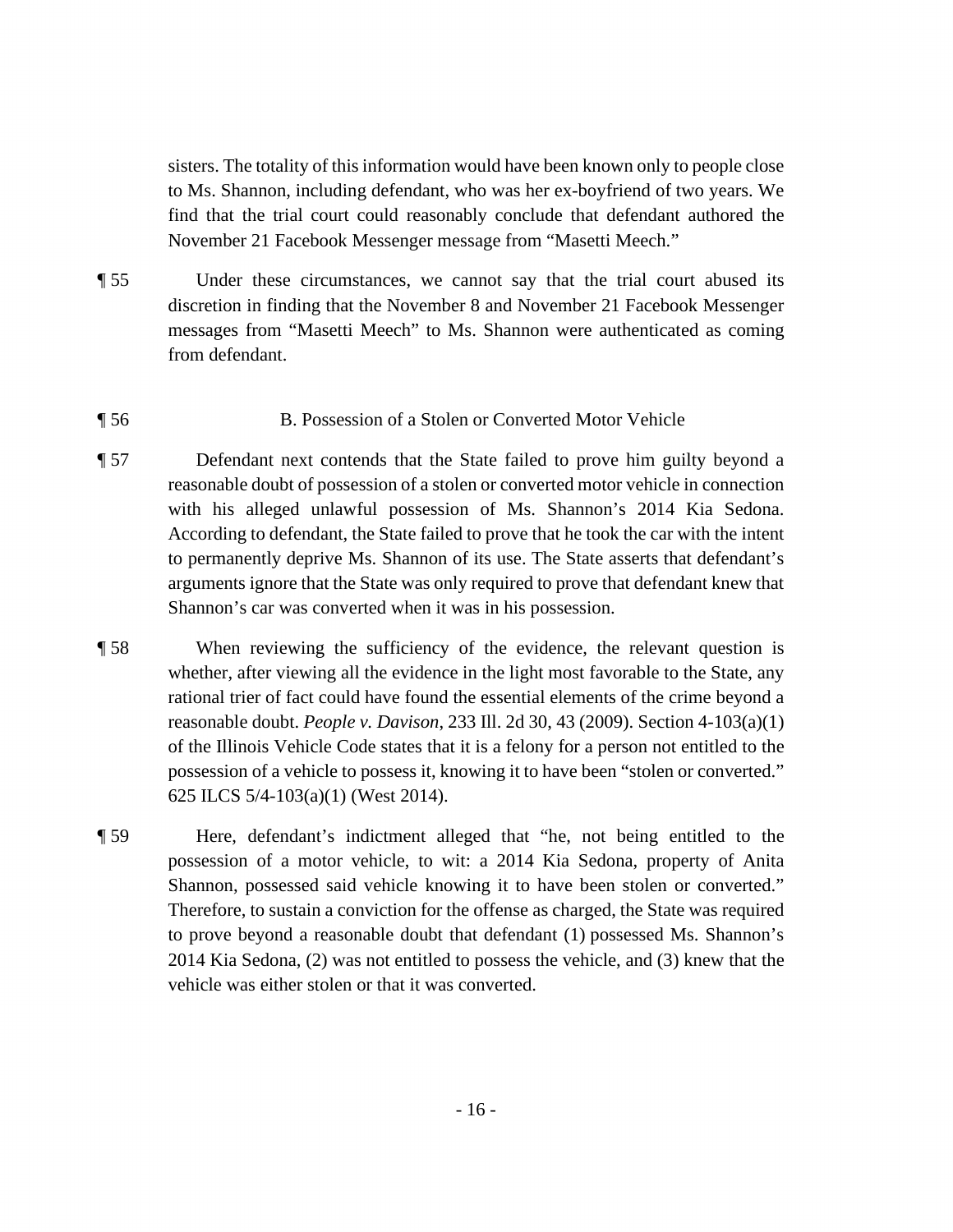- is not presented here. Also, to the extent that *Cramer* has been interpreted as burden of proof where, as here, the evidence shows that the defendant was ¶ 60 Defendant tries to refocus the analysis to look at the difference between stealing a motor vehicle and converting a motor vehicle. In support, defendant places significant reliance on *People v. Cramer*, 85 Ill. 2d 92 (1981). Yet, *Cramer* is distinguishable and does not govern resolution of this case. At issue in *Cramer* was whether the defendant, who was charged with theft, was entitled to an includedoffense jury instruction based upon section 4-103(a). *Id.* at 94-95, 100. That issue indicating that the State's burden of proof under section  $4-103(a)$  is higher if the defendant participated in the actual taking of the vehicle, we disagree. Nothing in the plain language of section 4-103(a) suggests that the State bears a heightened responsible for the initial taking of the vehicle.
- ¶ 61 Here, defendant was charged only with possession of a stolen or converted motor vehicle. Thus, the State was only required to prove that defendant knew the car was either stolen or converted. See *In re Karavidas*, 2013 IL 115767; *People v. Gengler*, 251 Ill. App. 3d 213 (1993).
- telling her where to find her car. Shannon found her car where the message told her ¶ 62 The evidence here proved that defendant knew he either stole the vehicle (took with the intent to permanently deprive the owner) or converted it (took control of temporarily). Ms. Shannon and her son heard defendant going through her purse in Shannon's room before he left the apartment. When they looked outside, Shannon's Kia Sedona was gone, as were the car keys from her purse. Since the defendant and Shannon dated for about two years, he undoubtedly knew her car and where to find her car keys. Several days later, Ms. Shannon received a Facebook message from "Masetti Meech," an account defendant used to message Shannon in the past, it would be located. When defendant was arrested, he had the victim's car keys in his possession. This evidence was sufficient for a reasonable fact finder to conclude that defendant took Ms. Shannon's car without her permission, either with the intent to take it permanently or temporarily from her control.
- victim of her vehicle for several days. This was sufficient to sustain his conviction ¶ 63 Thus, the State proved defendant knowingly and wrongfully deprived the as charged under section  $4-103(a)(1)$ . We therefore affirm defendant's conviction.